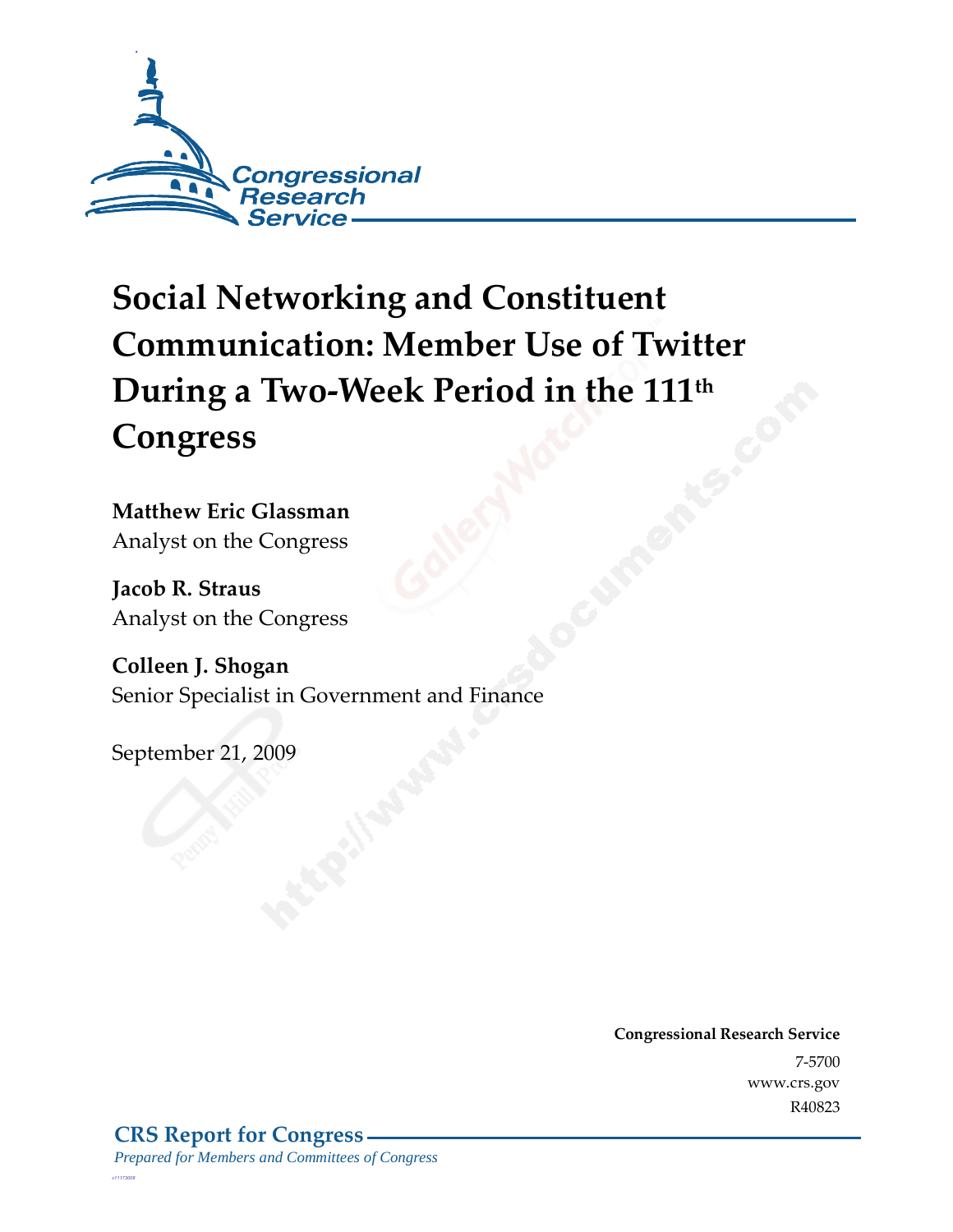## **Summary**

.

During the past 15 years, the development of new electronic technologies has altered the traditional patterns of communication between Members of Congress and constituents. Many Members now use e-mail, official websites, blogs, Youtube channels, and Facebook pages to communicate with their constituents—technologies that were either non-existent or not widely available 15 years ago.

These technologies have arguably served to potentially enhance the ability of Members of Congress to fulfill their representational duties by providing greater opportunities for communication between the Member and individual constituents, supporting the fundamental democratic role of spreading information about public policy and government operations. In addition, electronic technology has reduced the marginal cost of constituent communications; unlike postal letters, Members can reach large numbers of constituents for a fixed cost. Despite these advantages, electronic communications have raised some concerns. Existing law and chamber regulations on the use of communication media such as the franking privilege have proven difficult to adapt to the new electronic technologies.

This report examines Member use of one specific new electronic communication medium: Twitter. After providing an overview and background of Twitter, the report analyzes patterns of Member use of Twitter during two one-week periods in July and August 2009. This report is inherently a snapshot in time of a dynamic process. As with any new technology, the number of Members using Twitter and the patterns of use may change rapidly in short periods of time. Thus, the conclusions drawn from this data can not be easily generalized nor can these results be used to predict future behavior.

The data show that 158 Representatives and Senators are registered with Twitter (as of August 2009) and issued a total of approximately 1,187 "tweets" during the data collection periods in July and August 2009. With approximately 29% of House Members and 31% of Senators registered with Twitter, Members sent an average of 85 tweets per day collectively. House Republicans sent the most tweets (54%), followed by House Democrats (27%), Senate Republicans (10%), and Senate Democrats (9%). The data also suggest that more tweets were sent on Thursday than any other day of the week.

Members' use of Twitter can be divided into six categories: position taking, press or web links, district or state activities, official congressional action, personal, and replies. The data suggest that the most frequent type of tweets were press and web link tweets, which comprised 43% of insession and 46% of recess tweets. This is followed by official congressional action tweets during session (33%) and position-taking tweets during recess (14%).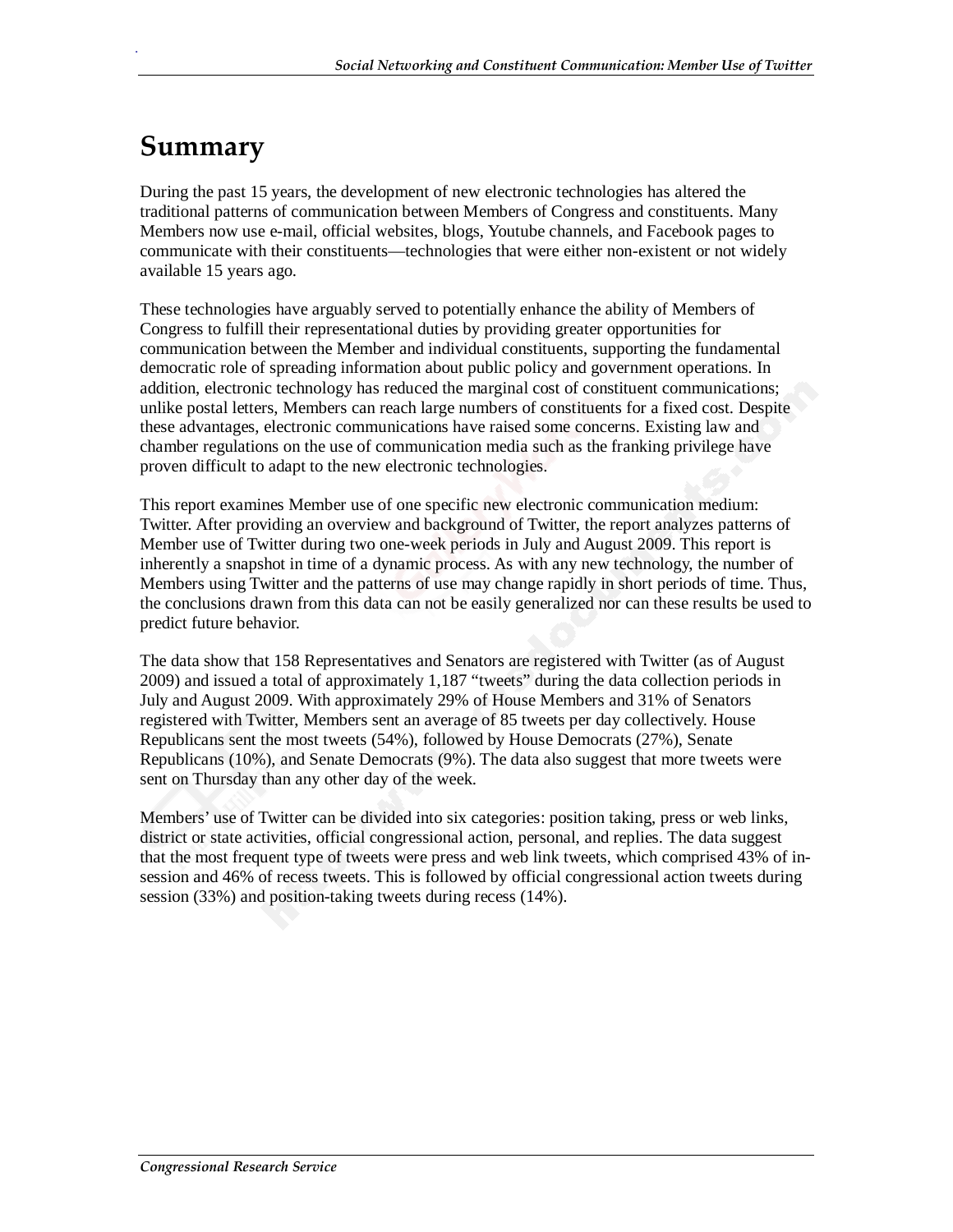## Contents

## **Figures**

| Figure 1. Chamber and Party Affiliation of the 158 Members Registered with Twitter |  |
|------------------------------------------------------------------------------------|--|
|                                                                                    |  |
|                                                                                    |  |
|                                                                                    |  |

## Contacts

|--|--|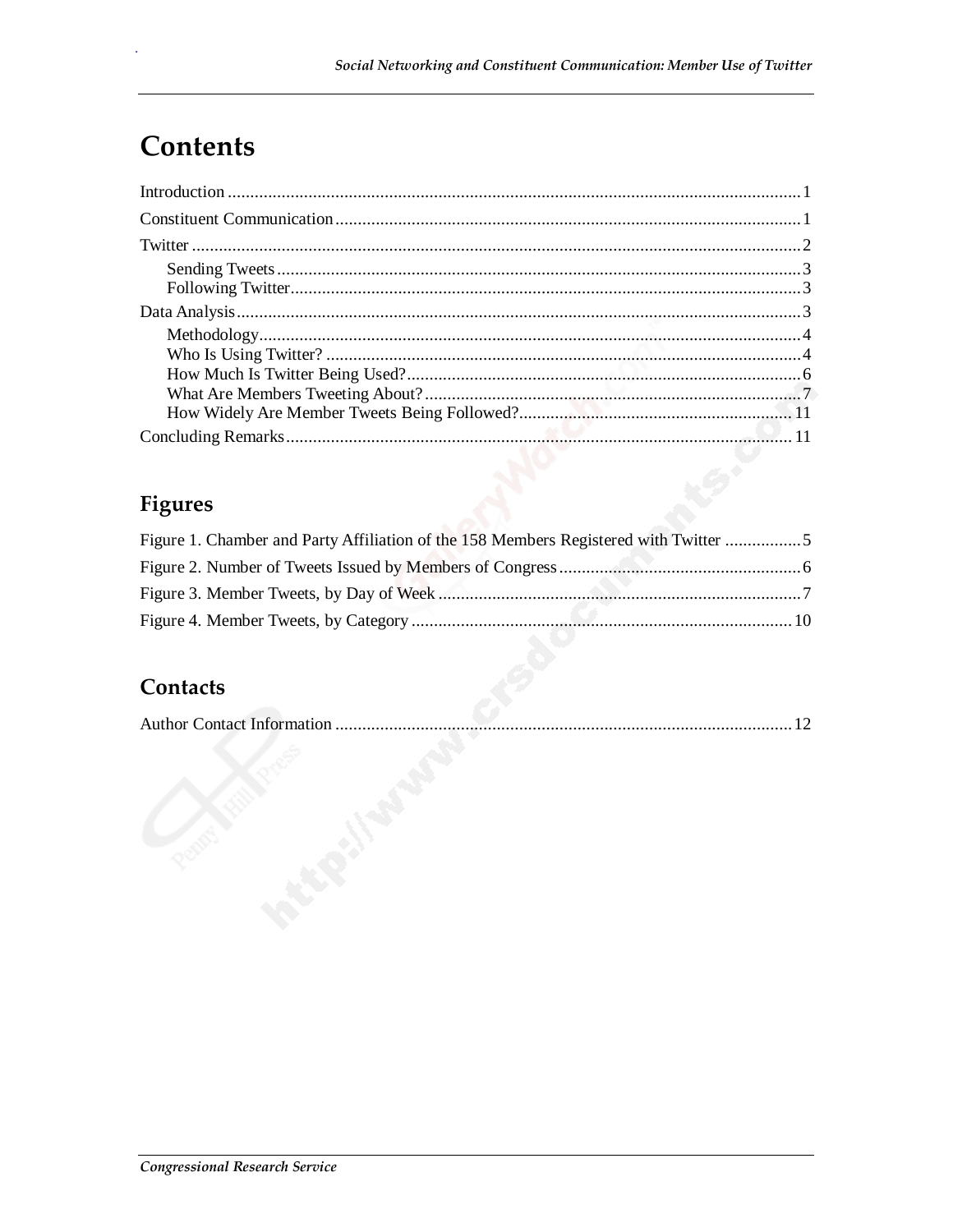## **Introduction**

.

During the past 15 years, the development and adoption of new electronic technologies has altered the traditional patterns of communication between Members of Congress and constituents. Many Members now use e-mail, official websites, blogs, Youtube channels, and Facebook pages to communicate with their constituents—technologies that were either non-existent or not widely available 15 years ago.

These technologies have arguably served to potentially enhance the ability of Members of Congress to fulfill their representational duties by providing greater opportunities for communication between the Member and individual constituents, supporting the fundamental democratic role of spreading information about public policy and government operations.<sup>1</sup> However, electronic communications have raised some concerns. Existing law and chamber regulations on the use of communication media such as the United States Postal Service have proven difficult to adapt to the new electronic technologies. In addition, electronic media could provide Members with the ability to easily communicate information traditionally sent to the district (or state) with non-constituents or non-U.S. residents.

This report examines Member use of one specific new electronic communication medium: Twitter. After providing an overview and background of Twitter, the report analyzes patterns of Member use of Twitter during two one-week periods in July and August 2009.<sup>2</sup> This report is inherently a snapshot in time of a dynamic process. As with any new technology, the number of Members using Twitter and the patterns of use may change rapidly in short periods of time. Thus, the conclusions drawn from this data can not be easily generalized nor can these results be used to predict future behavior.

## **Constituent Communication**

Members of Congress have more choices and options available to communicate with constituents than they did 15 years ago. In addition to traditional modes of communication such as townhall meetings, telephone calls, and postal mail, Members can now reach their constituents via e-mail, websites, tele-townhalls, online videos, social networking sites, and other electronics-based communication applications.

The rise of such electronic communication has altered the traditional patterns of communication between Members and constituents. Although virtually all Members continue to use traditional modes of constituent communication, use of new communications technology is increasing.<sup>3</sup> For

<sup>-</sup><sup>1</sup> Alfred A. Porro and Stuart A. Ascher, "The Case for the Congressional Franking Privilege," University of Toledo Law *Review*, vol. 5 (Winter 1974), pp. 280-281.

 $2$  Other studies have been conducted on the use of Twitter by Members of Congress. For example see Jennifer Golbeck, Justin Grimes, and Anthony Rogers, "Twitter Use by the U.S. Congress," working paper, College Park, MD, 2009. [Hereafter, *Golbeck, Grimes, and Rogers, 2009*]. Goldbeck, Grimes, and Rogers collected a total of approximately 6,000 tweets for their analysis. A copy is available from CRS upon request. Also, see Daniel de Vise, "Tweeting Their Own Horns," *The Washington Post*, September 20, 2009, p. A13; and University of Maryland, College Park, "UM Study Shows Congressional Use of Twitter Falls Short," press release, September 15, 2009, http://www.newsdesk.umd.edu/culture/release.cfm?articleID=1964.

<sup>&</sup>lt;sup>3</sup> For journalistic accounts of the rise of electronic communications in Congress, see Elizabeth Brotherton, "A Different (continued...)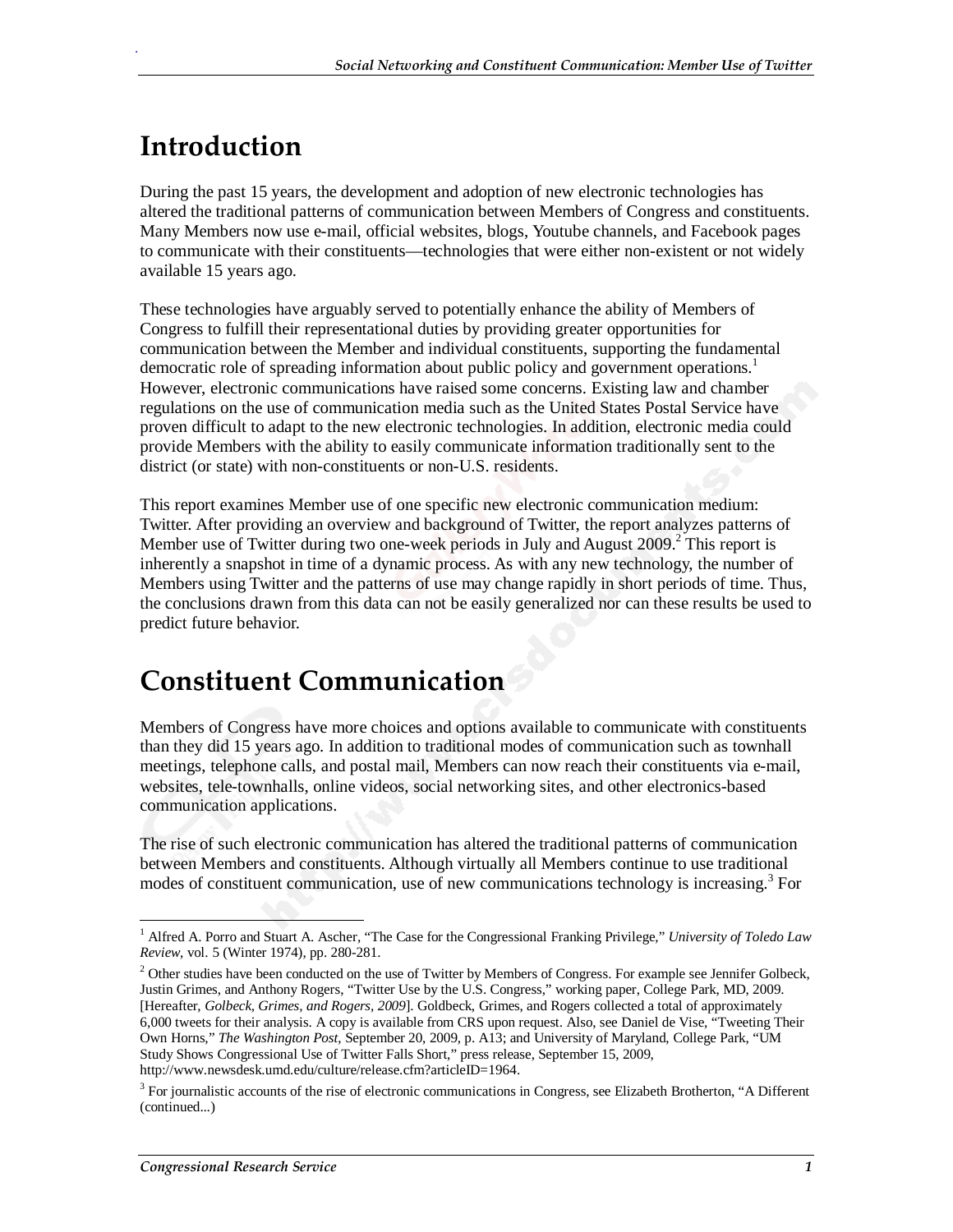example, prior to 1995, there was virtually no e-mail traffic between Members and constituents.<sup>4</sup> In 2008, almost 200 million e-mails were sent to the House of Representatives, and a similar number were sent from House computers.<sup>5</sup> Member official websites, blogs, Youtube channels, and Facebook pages—all non-existent several years ago—also receive significant traffic.<sup>6</sup> Conversely, the amount of postal mail sent to Congress has dropped by more than 50% during the same time period.<sup>7</sup> In addition, electronic technology has reduced the marginal cost of constituent communications; unlike postal letters, Members can reach large numbers of constituents for a fixed cost.<sup>8</sup>

Member use of electronic communications has raised several concerns. Some of these concerns are similar to those associated with traditional modes of constituent communications, such as the potential electoral advantage that the franking privilege may confer on incumbent Members.<sup>9</sup> Other issues, such as the use of third-party communication software platforms, are unique to the new electronic mediums.<sup>10</sup> In addition, existing law and chamber regulations on the use of communication media, such as the United States Postal Service, have proven difficult to apply directly to the new electronic technologies. $<sup>11</sup>$ </sup>

## **Twitter**

Created in 2006 by developer Jack Dorsey as a tool to keep in touch with friends, Twitter is a web-based social networking service that allows users to send and read short messages.  $^{12}$  Also considered a micro-blogging site, Twitter users send "tweets" of up to 140 characters. These

1

<sup>(...</sup>continued)

Kind of Revolution; Technology Redefines Constituent Outreach," *Roll Call*, September 10, 2007, p. 1; Amy Doolittle, "31 Days, 32 Million Messages," *Politico*, February 27, 2007, p. 1; Jonathan Kaplan, "2008 Candidates search Web for next new thing," *The Hill*, November 29, 2006, p. 6; and David Haase, "Twitter: One More Medium, Much Shorter Messages," *Roll Call*, July 23, 2009, p. 4.

<sup>&</sup>lt;sup>4</sup> Chris Casey, *The Hill on the Net: Congress Enters the Information Age* (Chestnut Hill, MA: Academic Press, Inc., 1996), pp. 29-35.

<sup>&</sup>lt;sup>5</sup> Data provide by the Office of the Chief Administrative Office, House of Representatives.

<sup>&</sup>lt;sup>6</sup> A survey of the Youtube Senate Hub homepage (http://www.youtube.com/user/senatehub) finds a large range in the number of views each video has received. Some videos have only a few dozen views while others have received tens of thousands of views.

 $<sup>7</sup>$  Data provided by the Office of the Chief Administrative Officer of the House of Representatives and the Office of the</sup> Secretary of the Senate. See also Kathy Goldschmidt and Leslie Ochreiter, *Communicating with Congress: How the Internet has Changed Citizen Identification*, Congressional Management Foundation, Washington, DC.

<sup>&</sup>lt;sup>8</sup> This substantially differentiates electronic mail from franked mail, which does incur a marginal cost. See CRS Report RL34188, *Congressional Official Mail Costs*, by Matthew Eric Glassman.

<sup>9</sup> See CRS Report RL34274, *Franking Privilege: Historical Development and Options for Change*, by Matthew Eric Glassman.

<sup>&</sup>lt;sup>10</sup> See Emily Yehle, "Youtube Gets No \$, but Good PR," Roll Call, January 14, 2009, p. 4.

<sup>&</sup>lt;sup>11</sup> For specific House and Senate policies, see U.S. Senate Internet Services Usage Rules and Policies, adopted September 19, 2009, available at http://www.senate.gov/usage/internetpolicy.htm; and House of Representatives Member's Handbook, Committee on House Administration, available at http://cha.house.gov/members\_handbook.aspx.

<sup>12</sup> Twitter, "Where did Twitter Come From?," *About Twitter*, http://twitter.com/about. For more information about social networking see danah m. boyd and Nicole B. Ellison, "Social Networking Sites: Definition, History, and Scholarship," *Journal of Computer-Mediated Communication*, vol. 13, no. 1 (October 2007), pp. 210-230; and Lee Humphreys, "Mobile Social Networks and Social Practice: A Case Study of Dodgeball," *Journal of Computer-Mediated Communication*, vol. 13, no. 1 (October 2007), pp. 341-360.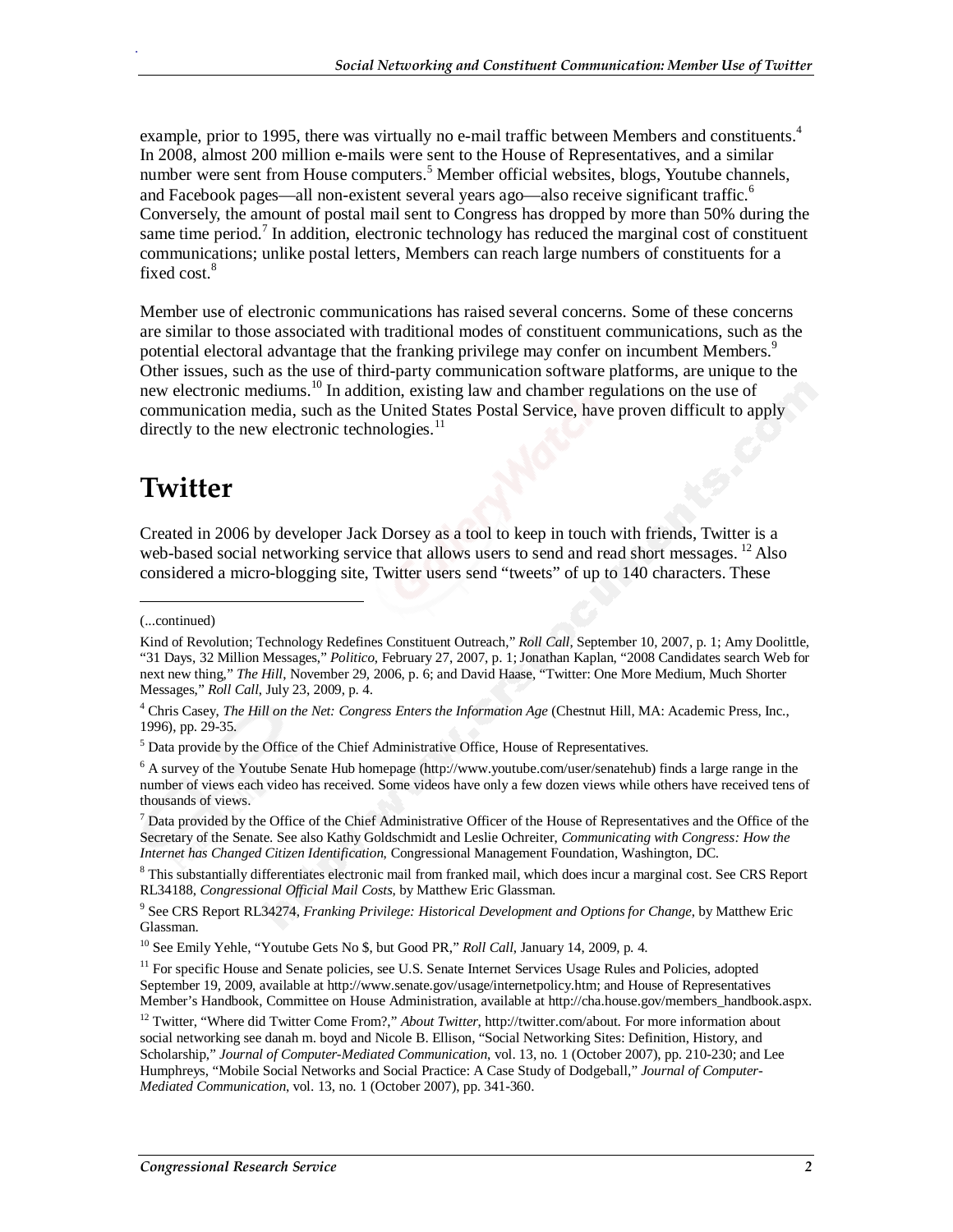tweets are displayed on an author's Twitter home page and on the pages of people subscribed to his or her RSS feed.<sup>13</sup>

### **Sending Tweets**

.

Twitter enables individual users to post thoughts on any number of topics or activities. While Twitter use varies, it has been used by individuals and organizations to state opinions, promote events, and announce the release of products and services. Several legislative branch entities actively use Twitter to communicate with interested parties. These include the U.S. Government Accountability Office  $(GAO)$ ,<sup>14</sup> the Library of Congress  $(LOC)$ ,<sup>15</sup> and the Government Printing Office (GPO).<sup>16</sup> In addition, Restaurant Associates, the House's food service vendor, uses Twitter to announce daily specials and events. Posting under the user name "ushrcafes," a typical tweet might look like this:

It's Panini Week in Cannon Cafe! Today's featured panini is Chicken Parmesan. Buy a panini and get a free 16oz fountain drink all week!<sup>17</sup>

Because of the 140 character limit on tweets, Twitter messages are necessarily short. The brevity of the messages highlights the ease in which tweets can be quickly sent from mobile devices to followers around the world. The rapid transmission of information allows individuals and groups to communicate instantly without limitation of physical distance.

### **Following Twitter**

Twitter allows individual users to "follow" other Twitter subscribers and read their tweets from the Twitter homepage. Individuals may choose to follow another Twitter account if they are interested in the information provided, are friends with the Twitter account holder, or if they are a "fan" of an activity or place. Following another user's Twitter account allows for almost instant access to his or her tweets. This can be useful if a follower is looking for a featured item or to better understand the activities of the person or group he or she is following. Individuals who "follow" an individual Twitter user can have instant access to tweets through devices such as a Blackberry, iPhone, or other similar mobile, internet-ready devices.

## **Data Analysis**

This report analyzes the following questions related to Member use of Twitter:

• What proportion of Members are using Twitter?

<sup>-</sup><sup>13</sup> An RSS feed, which stands for Really Simple Syndication, is an opt-in service that allows users to receive targeted content from webpages, blogs, and online news sources. For more information see Tom Barnes, "RSS: Marketing's Newest Communication Channel," *Journal of Website Promotion*, vol. 1, no. 4 (2005), pp. 15-30.

<sup>14</sup> U.S. Government Accountability Office, *Twitter*, http://twitter.com/usgao.

<sup>&</sup>lt;sup>15</sup> Library of Congress, *Twitter*, http://twitter.com/librarycongress.

<sup>16</sup> U.S. Government Printing Office, *Twitter*, http://twitter.com/USGPO.

<sup>&</sup>lt;sup>17</sup> House Dining Services, tweet, September 1, 2009, http://twitter.com/ushrcafes/status/3689523683.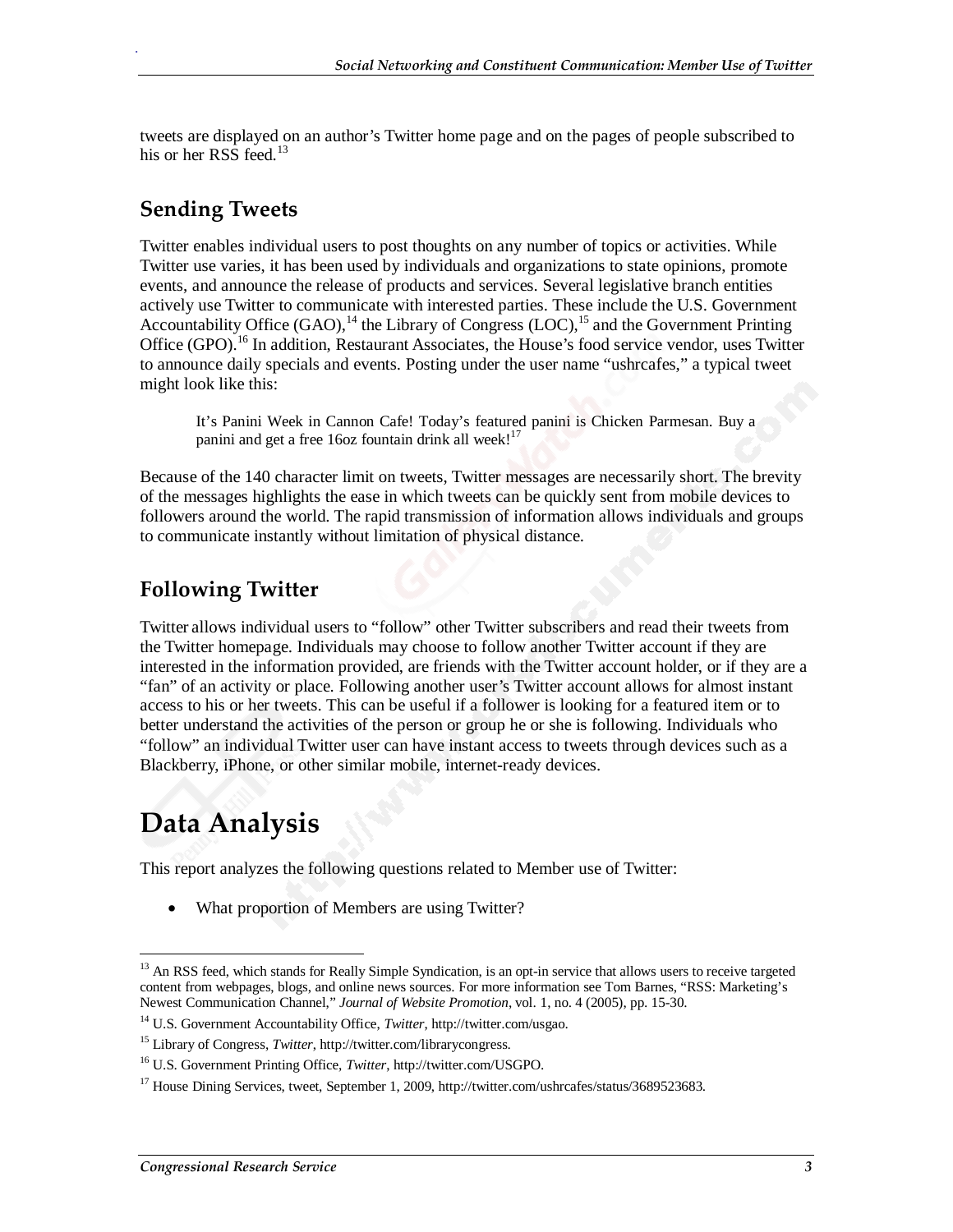- How often and when are Members using Twitter?
- How widely are Member tweets being followed?
- What are Members tweeting about?

### **Methodology**

.

For two non-successive weeks, July 26-August 1 and August 9-August 16, 2009, Members and Senators who are registered to use Twitter were tracked for their submissions. The website TweetCongress<sup>18</sup> was used to analyze and count all the tweets issued by Representatives and Senators during these two one-week time periods. During the first week of data collection, the House and Senate were in session. During the second week of data collection, the House and Senate were in recess.

Several caveats accompany the results presented. First, CRS relies on TweetCongress's identification and aggregation of Member tweets, which claims to be comprehensive, but may not be exhaustive. Second, the analysis treats all Member tweets as structurally identical, because each individual tweet reveals no information about its genesis. In some cases, Members might be personally tweeting, whereas in others they are delegating Twitter responsibilities to their communications staff. CRS draws no distinction between the two. Similarly, some Members use Twitter as a communication medium in their official public capacity as Members, whereas others use Twitter as a communication medium for their campaign. Although there are important differences in the laws and chamber rules governing these two uses, CRS draws no distinction between the two in its analysis. Third, these results cannot be used to predict future behavior.

Finally, the analysis covers only two weeks of Member tweeting. Therefore, it is inherently a snapshot in time of a dynamic process. As with any new technology, the number of Members using Twitter and the patterns of use may change rapidly in short periods of time. Thus, the conclusions drawn from this data can not be easily generalized.

### **Who Is Using Twitter?**

As of August 16, 2009, a total of 158 Members of Congress were registered with Twitter, 31 Senators and 127 Representatives.<sup>19</sup> Although more than 80% of those registered are Representatives, registration rates of each chamber are approximately equal in the House (29%) and the Senate (31%). **Figure 1** presents the chamber and party affiliation of the 158 registered Members.

<sup>-</sup><sup>18</sup> See http://tweetcongress.org. Tweet Congress is a website that encourages more Members of Congress to use Twitter. The website tracks every Representative and Senator who uses Twitter, and reports their tweets in an ongoing stream.

 $19$  See http://tweetcongress.org for current figures.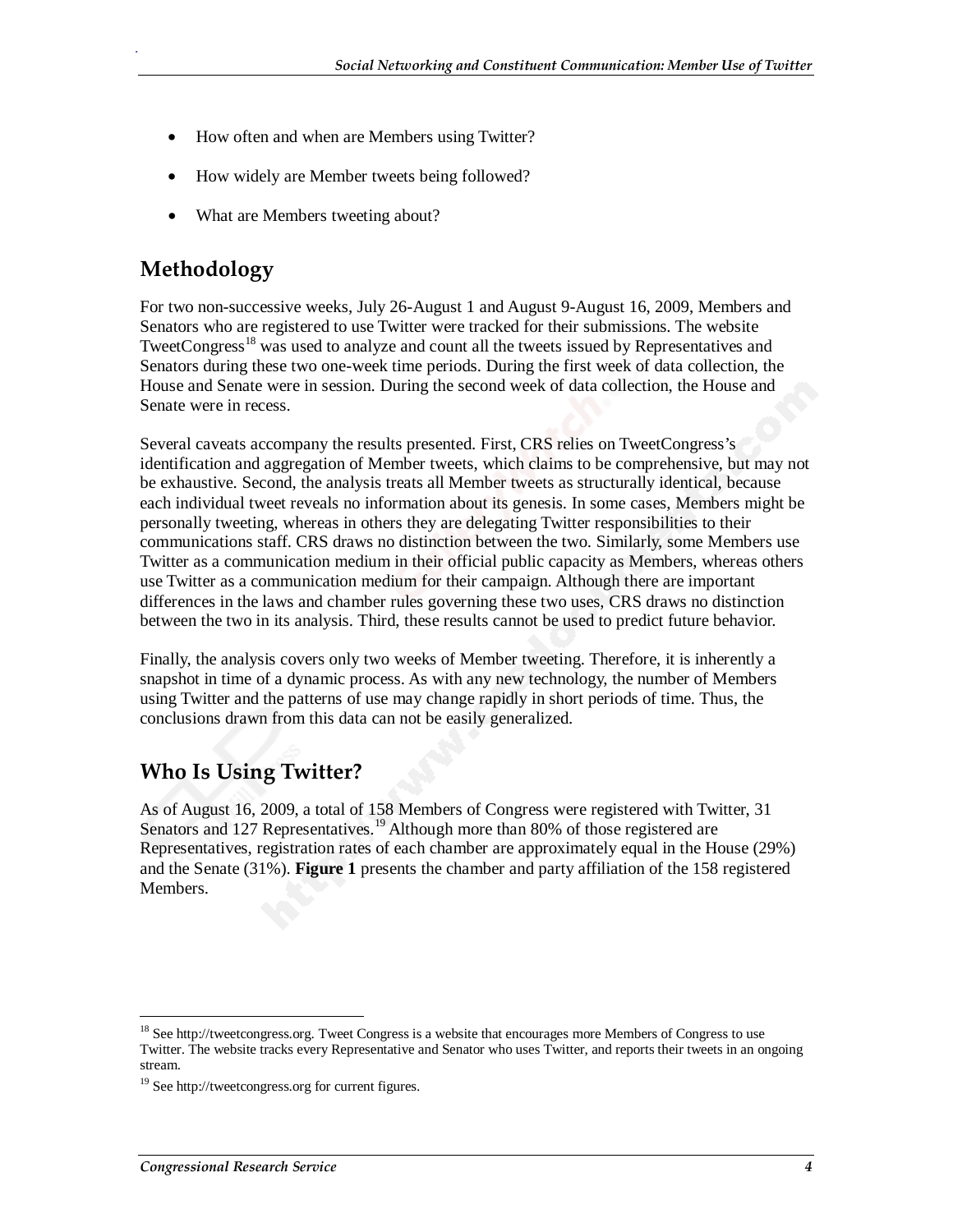#### **Figure 1. Chamber and Party Affiliation of the 158 Members Registered with Twitter**  As of August 16, 2009



**Source:** CRS analysis of TweetCongress.org data, July 26 to August 1 and August 9 to August 16, 2009.

As shown in **Figure 1**, more than half (54%) of the Members registered with Twitter are Republican Members of the House of Representatives. Overall, 64% of registered Members are Republican and 36% are Democrats.

In addition to the registration data in **Figure 1**, by collecting data for time periods where both the House and the Senate were in session and out of session (in recess), patterns emerged suggesting consistent Twitter usage by Republicans and Democrats regardless of chamber. **Figure 2** shows the number of tweets sent by party and chamber affiliation.

House Republicans, who constitute 54% of Members registered with Twitter, sent approximately 74% of all tweets during session and approximately 64% of tweets during recess. This is in contrast to House Democrats, who sent 13% of total tweets in session and 16% during recess. Overall, the data also suggest that Senators tweeted less than House Members. In session, Senate Republicans (7%) and Democrats (6%) tweeted almost equally. Although the percentage of Senators tweeting increased during recess (11% for Republicans and 9% for Democrats), the overall usage remained consistent.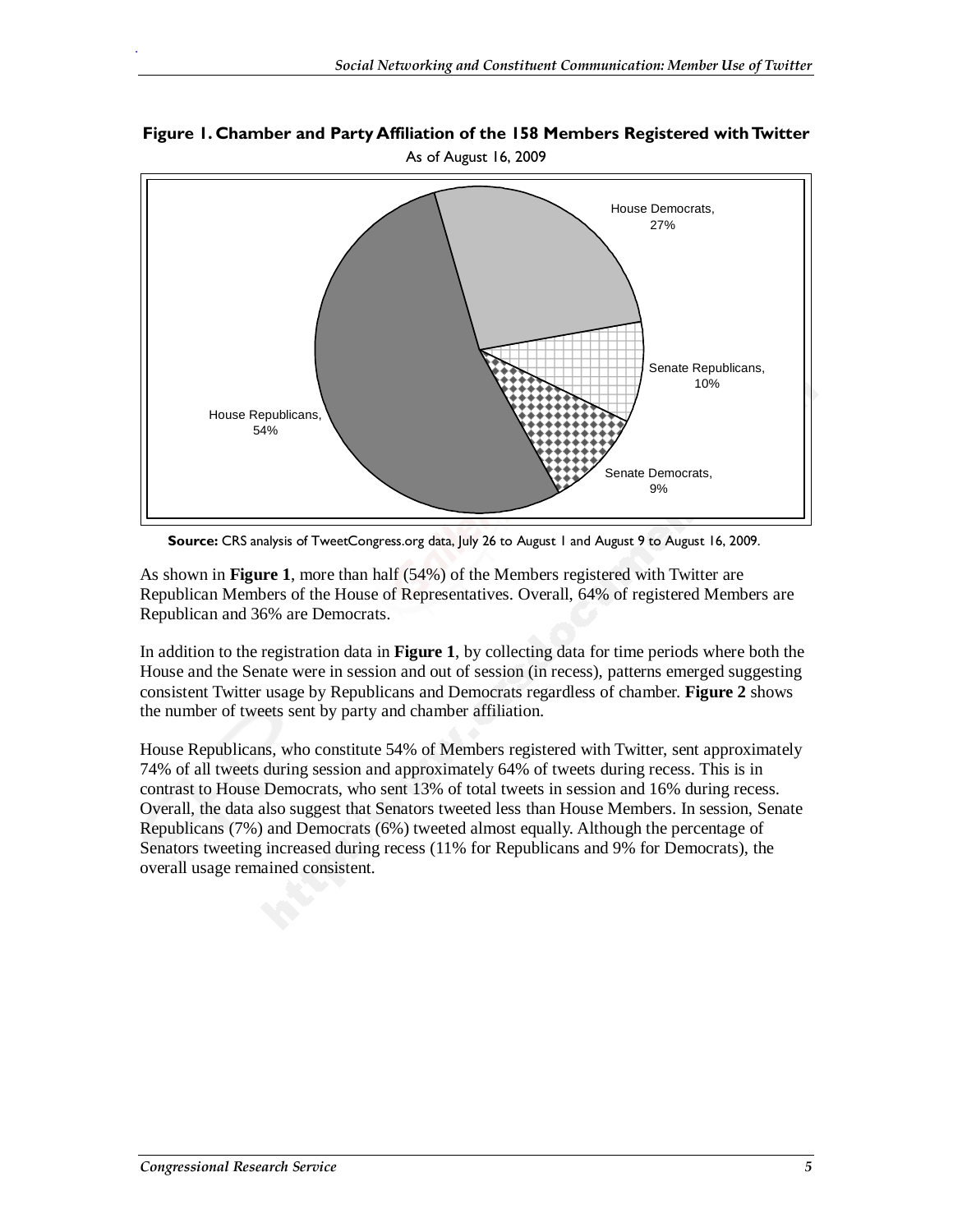

**Figure 2. Number of Tweets Issued by Members of Congress** 

Including Session and Recess Comparison

## **How Much Is Twitter Being Used?**

.

During the two non-consecutive weeks of observation, Members sent a total of 1,187 tweets, for an average of almost 85 Member tweets per day. Just over 60% of tweets (715) were sent during the first week of observation, when both the House and Senate were in session; just under 40% of tweets (472) were sent during the second week of observation, when both the House and Senate were out of session. **Figure 3** reports the number of tweets sent by Members during each day of the week of the observation period.

**Source:** CRS analysis of TweetCongress.org data, July 26 to August 1 and August 9 to August 16, 2009.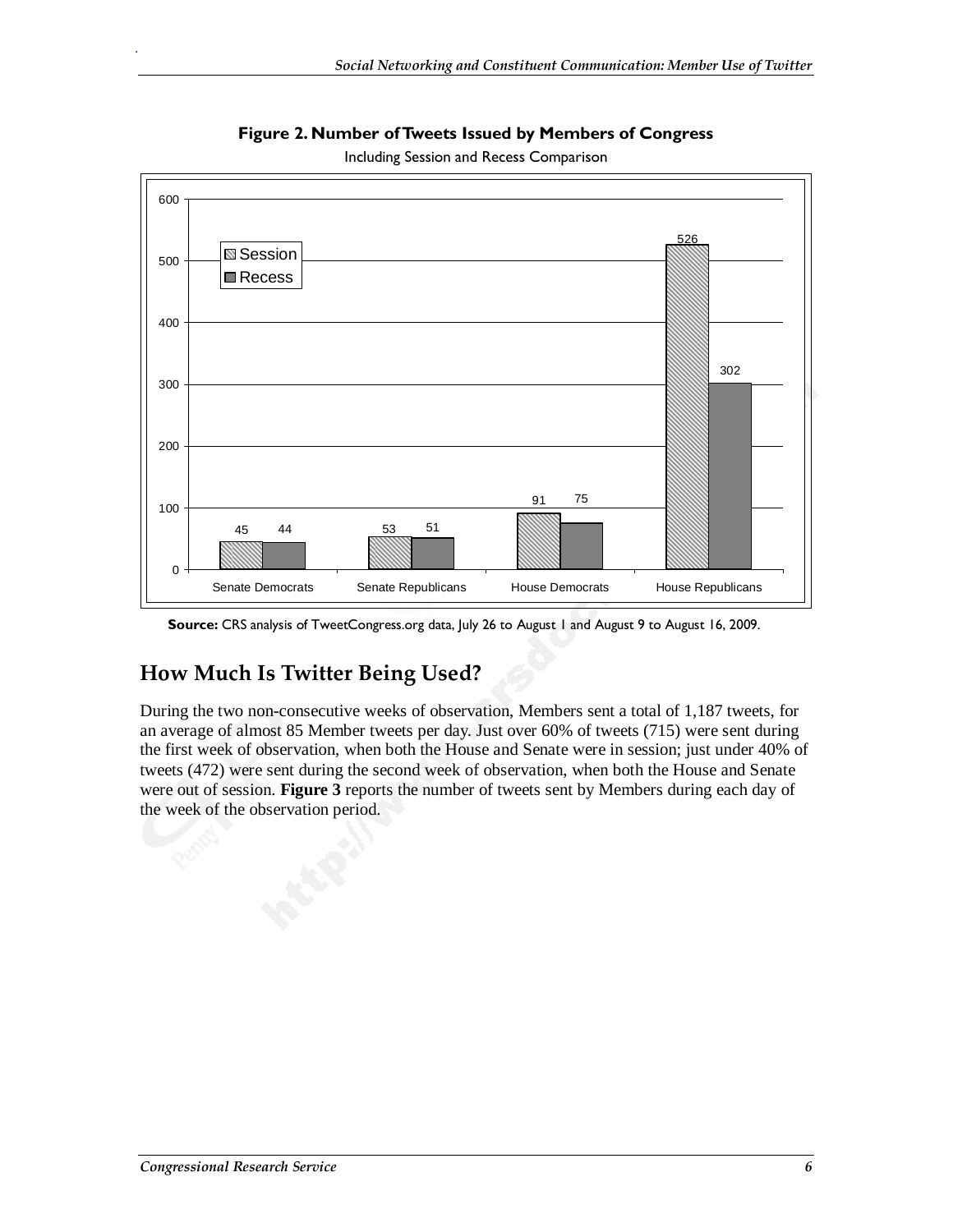

**Figure 3. Member Tweets, by Day of Week** 

Includes In Session, Out of Session, and Total Tweets

**Source:** CRS analysis of TweetCongress.org data, July 26 to August 1 and August 9 to August 16, 2009.

As shown in **Figure 3**, Member tweeting during recess was relatively uniform; no day had less than 40 tweets and no day had more than 110 tweets. During session, however, the tweet rate varied more significantly; only 14 tweets were sent on Sunday, but 194 were sent on Thursday. Members were least likely to tweet during Saturday and Sunday, in both the session and recess observation period. $^{20}$ 

Each tweet was coded according to two main characteristics: who issued the tweet and the type of tweet issued. All tweets were coded according to the issuer's party affiliation and whether the Member serves in the House or the Senate. All tweets were also coded into discrete categories concerning the type of message issued. To maintain consistency in coding, one author coded all of the data analyzed.

### **What Are Members Tweeting About?**

To assess the content of Member tweets, six major message categories were hypothesized: position taking, press or web link, district or state, official or congressional action, personal or other, and reply.<sup>21</sup> Each observed Member tweet was coded into one, and only one, category.

<sup>&</sup>lt;u>.</u> <sup>20</sup> Golbeck, Grimes, and Rogers found a variant pattern of Twitter usage. Their data shows that more tweets are sent on Wednesday than any other day of the week. *Golbeck, Grimes, and Rogers, 2009*, p. 4.

 $21$  These six categories constitute one plausible way to examine the data collected from Twitter; other categories may also be defensible. These six categories, however, are differentiable from each other, and capture all the Tweets issued during this two-week time period.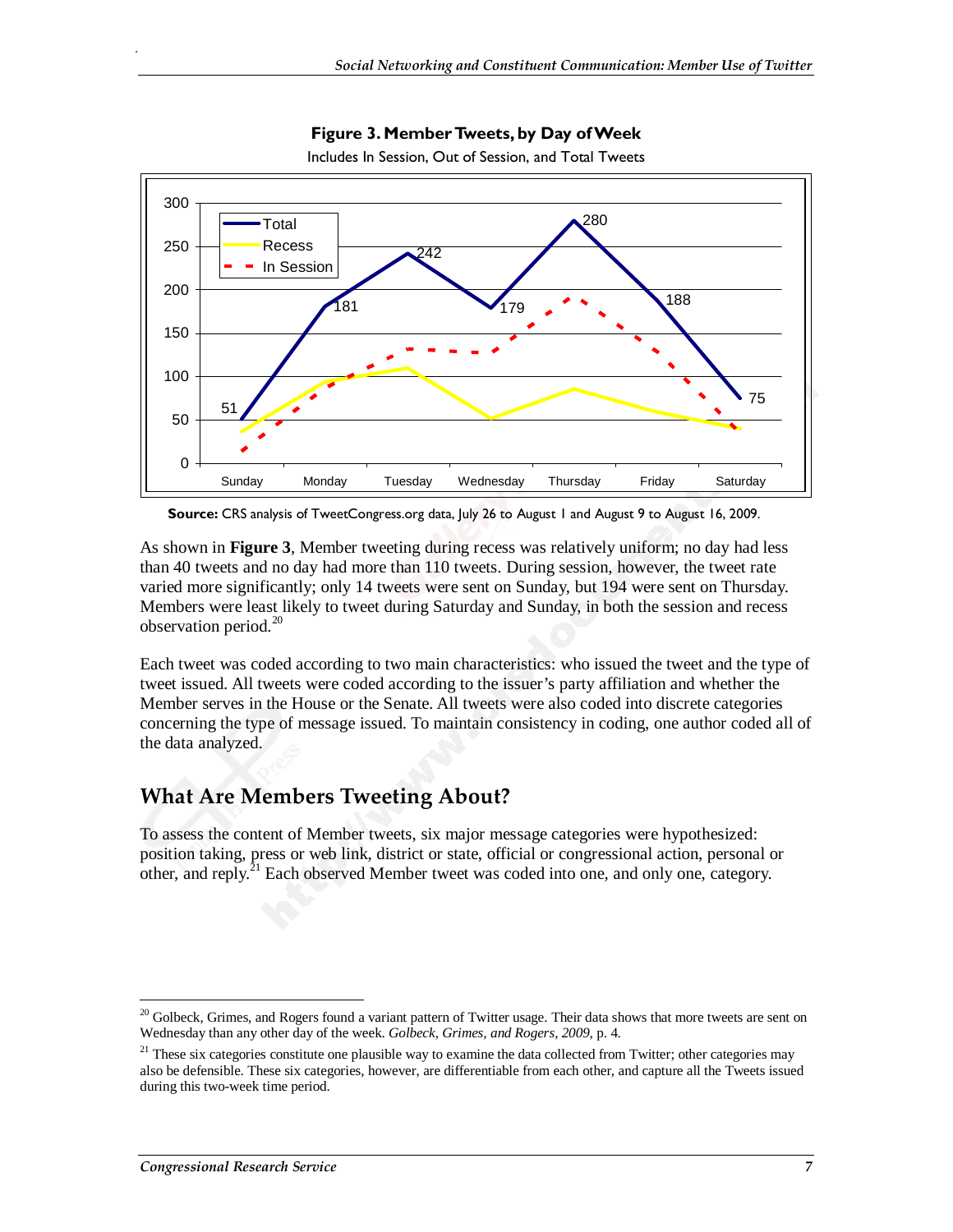The categories were defined as follows:

#### **Position-Taking**

.

Tweets in which a Representative or Senator took a position on a policy or political issue. The expressed position could concern a specific bill under consideration or a general policy issue.

Met with Bernanke this morning. Reiterated my support for S. 604, legislation to audit the Federal Reserve.<sup>2</sup>

Listened to the President tonight and what we need is a new bill, not a new speech. The problem isn't the messenger, it's the message.<sup>23</sup>

#### **Press or Web link**

Tweets in which a Representative or Senator provided information about an upcoming media appearance or included a link to another website, such as a newspaper, blog, video, or official press release. All tweets with a web-link were coded in this category.

Testimony given in front of my sub comm on contracting appears to be misleading at best. http://bit.ly/UqmPH<sup>24</sup>

On Rachel Maddow right after this commercial break. Tune in!<sup>25</sup>

#### **District or State**

Tweets in which a Representative or Senator discussed a trip, visit, or event in a home district or state. Tweets might include invitations for Tweet recipients to attend town hall meetings or events in the state or district.

Reminder that I'm holding a health care town hall TOMORROW (Sept. 2) in the Rancho Buena Vista high school gym at  $630$  PM. #tcot<sup>26</sup>

Awesome Jefferson parade. Passionate crowd. People calling for leadership.<sup>27</sup>

#### **Official Congressional Action**

Tweets in which a Representative or Senator described or recounted an official congressional action. For example, a Member might tweet about a roll call vote, or discuss participation in a committee hearing or recent trip abroad.

-

 $22$  http://twitter.com, September 10, 2009.

<sup>23</sup> http://twitter.com, September 9, 2009.

 $24$  http://twitter.com, September 1, 2009.

<sup>&</sup>lt;sup>25</sup> http://twitter.com, September 9, 2009.

<sup>26</sup> http://twitter.com, September 1, 2009.

 $^{27}$  http://twitter.com, September 20, 2009.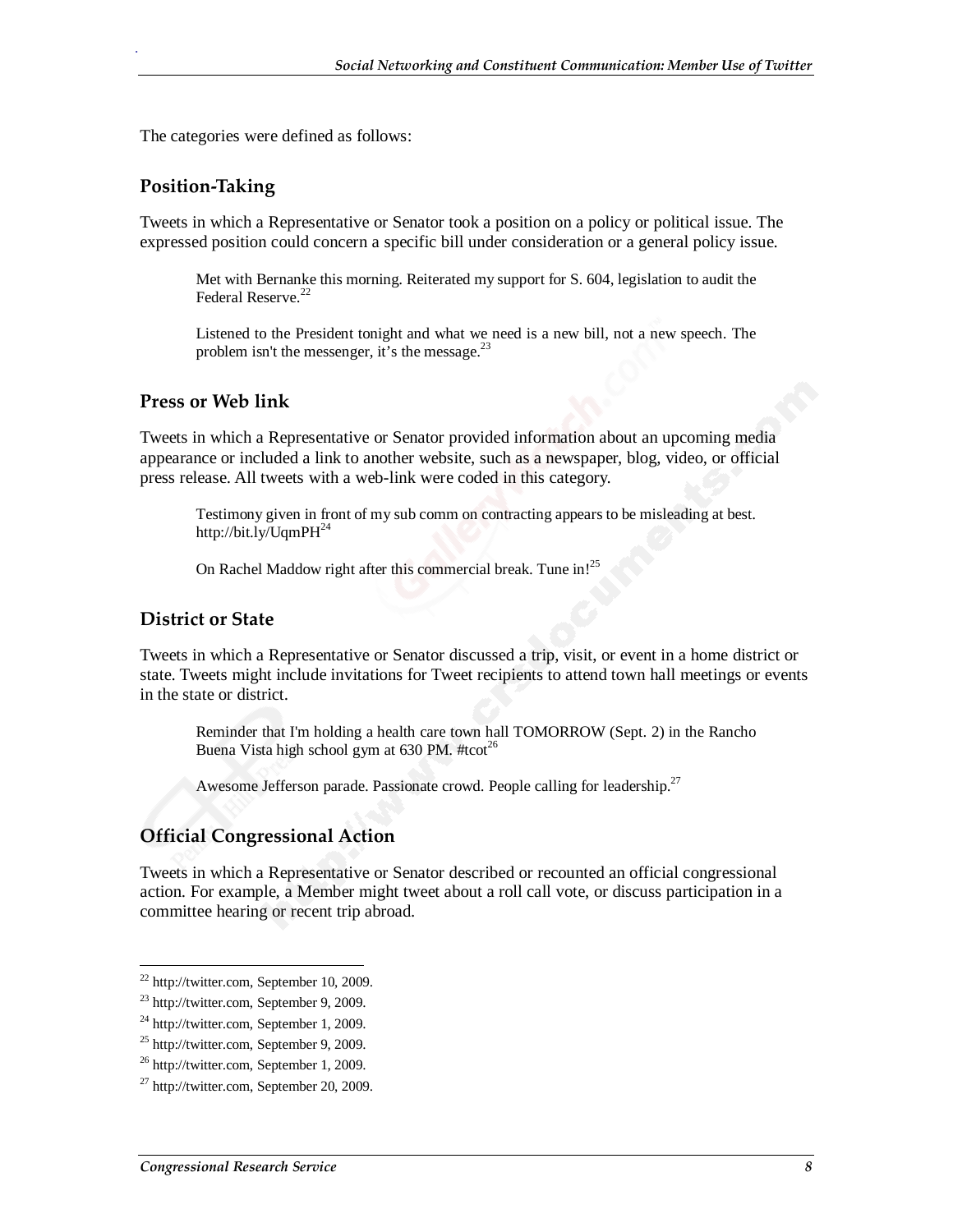Beginning the "vote-a-rama" - where we vote on a bunch of budget amendments one after another, all day and late into the night. $^{28}$ 

McCain alternative failed  $38-60$  #dembudget #tcot<sup>29</sup>

#### **Personal**

.

Tweets in which a Representative or Senator discussed events in his or her personal life or provided opinions concerning matters that were explicitly unrelated to work in Congress.

While in St. Joseph I made a second stop at the Stetson outlet store to get a second pair of Levi's. $30$ 

I'm at a joint performance with Steven Curtis Chapman and Michael W. Smith and about to have lunch with them in the Capitol $31$ 

#### **Reply**

Tweets in which a Representative or Senator directly replied to another person via Twitter. Reply tweets begin with the "@" symbol and are followed by the addressee's Twitter username. All tweets that begin with the "@" symbol were coded in this category.

@CitizenTweet Thanks for your tweet. I voted against H.R. 1388. http://is.gd/p97m32

 $\omega$  darrenlabrum Thank you for being my 3,000<sup>th</sup> follower. Who is going to be Mr. or Mrs.  $4,000^{33}$ 

**Figure 4** reports the number of Member tweets by category.

-

 $^{28}$  http://twitter.com, April 2, 2009.

<sup>29</sup> http://twitter.com, April 2, 2009.

<sup>30</sup> http://twitter.com, September 1, 2009.

 $31$  http://twitter.com, April 2, 2009.

 $32$  http://twitter.com, April 2, 2009.

<sup>33</sup> http://twitter.com, April 2, 2009.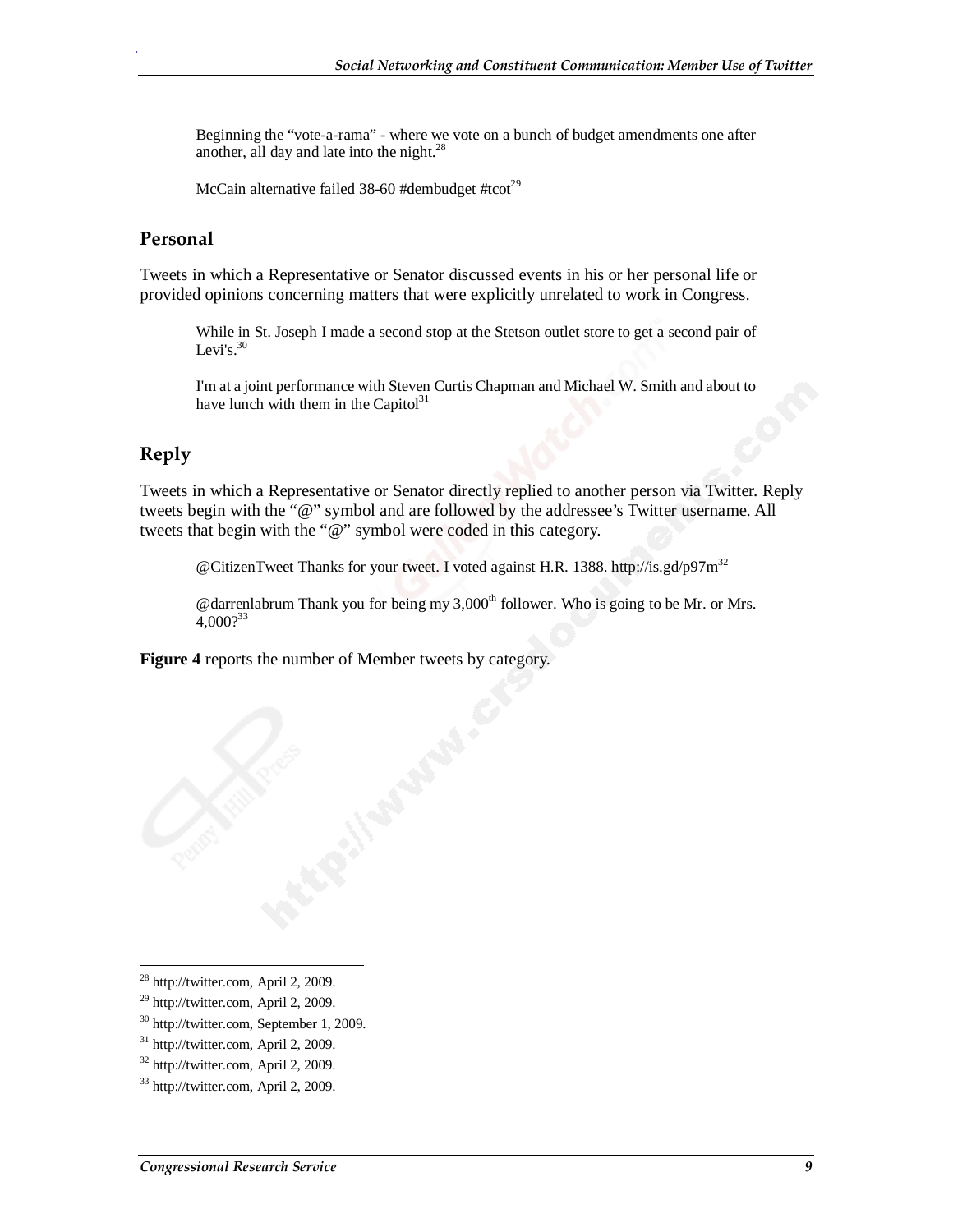

**Figure 4. Member Tweets, by Category** 

Including Session and Recess Comparison

As shown in **Figure 4**, the most common Member tweets both during session and recess were "press or link" tweets. These tweets comprised 43% of in-session tweets and 46% of recess tweets. During session, both "position taking tweets" and "official or congressional action" tweets were common, comprising 14% and 33% of all tweets, respectively. Such tweets were less common during recess. Conversely, "district" tweets contributed a much larger proportion of tweets during recess (18%) than during session (5%). This may reflect the changing nature of Members' daily duties in session and during recess. The two remaining types of tweets— "personal or other" and "reply" comprised less than 5% of all tweets, both in session and during recess.

Technological innovations have altered traditional patterns of communication between Members of Congress and their constituents. However, at this time, Twitter largely facilitates a one-way transmission of information from Members to the public. Members use Twitter to convey information about their official actions, press appearances, or policy positions. Given the limited data available thus far, a two-way exchange of information or policy dialogue, appears less frequent. Of the 1,187 tweets coded, only 17 (1.4%) were direct replies to other tweets.<sup>34</sup>

**Source:** CRS analysis of TweetCongress.org data, July 26 to August 1 and August 9 to August 16, 2009.

<sup>-</sup><sup>34</sup> A different coding schema with additional categories produces slightly different results. Golbeck, Grimes, and Rogers used a nine categories coding scheme with categories including direct communication, personal messages, activities, information, requesting action, fundraising, and unknown. They found that the majority of tweets were information tweets (53%), followed by location or activity tweets (27%), and constituent (or outside Congress) communications (7%). *Golbeck, Grimes, and Rogers, 2009*, p. 4.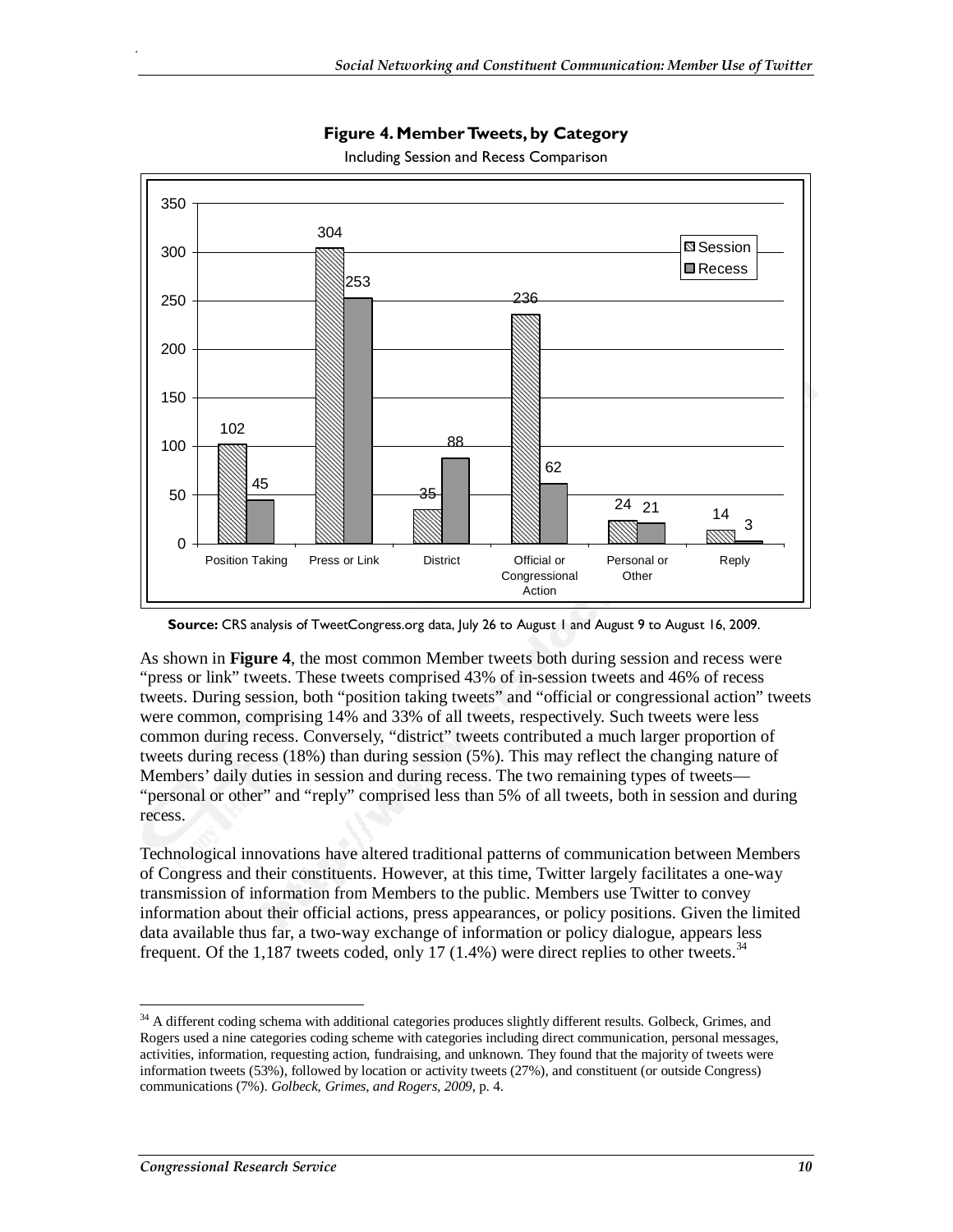### **How Widely Are Member Tweets Being Followed?**

The effectiveness of using Twitter to communicate information is partially dependent on the number of "followers" that have subscribed to an individual Twitter stream. The number of followers of any individual stream varies widely; a private citizen using Twitter only to communicate with his or her family might have only a handful of followers, whereas several contemporary celebrities currently have millions of followers.<sup>35</sup> Because the marginal cost of sending a Tweet to an additional follower is zero, there is little reason for a Member using Twitter to prefer fewer subscribers.

On September 2, 2009, data were collected on the number of subscribed followers for each Member of Congress with a registered Twitter account. In aggregate, Members had a total of 1,733,065 followers. The median Representative had 1,617 followers, with the most-followed Representative having more than 13,000 followers and the least-followed having 130 followers. In the Senate, the median Member had 3,998 followers, with the least-followed Senator having 353 followers, and the most-followed Senator having more than 1.2 million followers.<sup>36</sup>

Republican Members of Congress, both Representatives and Senators, had more followers than their Democratic counterparts. The median Republican Representative had 1,615 followers, compared with 969 for the median Democratic Representative. The median Republican Senator had 4,186 followers, compared with 2,874 for the median Senate Democrat.

## **Concluding Remarks**

.

The use of Twitter by Members of Congress is an evolving phenomenon. As Members continue to embrace new technologies, their use of Twitter and other forms of social media may increase. These mediums allow Members to communicate directly with constituents (and others) in a potentially interactive way that is not possible through mail or e-mail. For Members and their staff, the ability to collect and transmit real time information from constituents could be influential for policy or voting decisions.

<sup>-</sup><sup>35</sup> Many Internet sites have been developed to rank Twitter users by their number of followers. For example, see http://twittercounter.com/pages/100 and http://twitterholic.com/. Each of these websites list the top Twitter user as having approximately 3.5 million followers.

<sup>&</sup>lt;sup>36</sup> The median number of followers for Members of Congress was used instead of the mean because of an outlier in the dataset. One Member of Congress has more than 1.2 million followers. Inclusion of this data point in the calculation of the mean provides an unrealistic average of followers for all Members using Twitter.